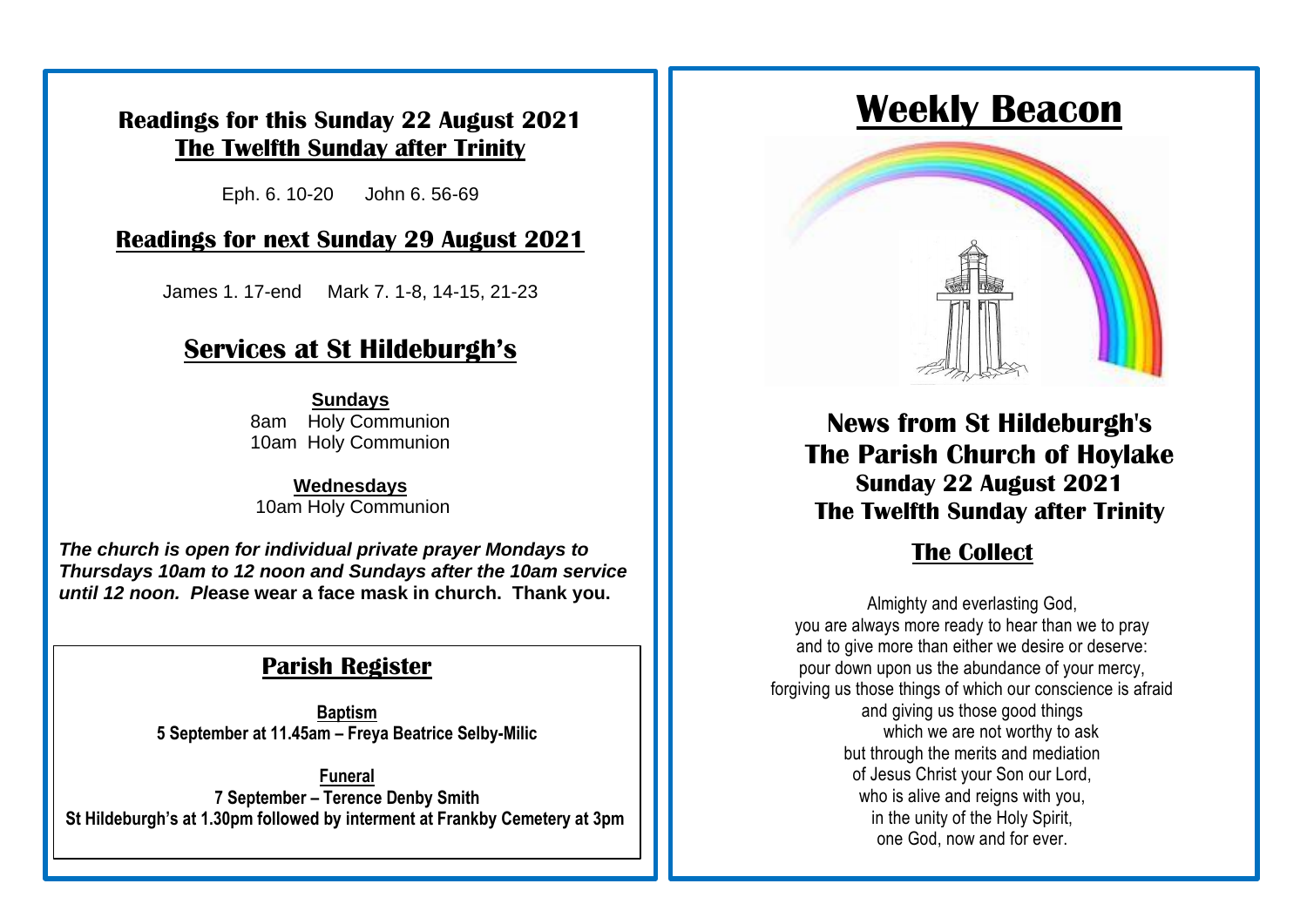#### **BACON BUTTIES ARE BACK!**

Bacon Butties are being served again every Tuesday in our Church Hall from 10.30am to 12 noon. Come and join Rev'd Paul and the team for Bacon Butties and a cup of tea or coffee. Social distancing will be in place. There's no charge but donations are always welcome.

#### **COFFEE AFTER THE SUNDAY SERVICE**



From Sunday 22 August coffee and tea will be served in the Church Hall after the 10am service.

Social distancing will be in place.

#### **HELP NEEDED!!!**



We are delighted to announce that "Messy Church together", rather than "Messy Church at Home" is back. We will be meeting on Saturday 18th September. Whether or not you have been involved as a member of the team before, we would love to see you there as we welcome families back to this unique and popular form of worship. We would also value your thoughts and ideas AND PRAYERS, as we carefully and safely move to a more open form of meeting at St. Hildeburgh's.

So…please make a note of the date in your diary, keep it free and consider yourself booked! More news to come!

Over the years Messy Church, together with Voyagers, Family Services, Toddler Group, baptisms and confirmations, and school visits, have been important means of reaching our local families, teaching them of God's love. We are thankful, that throughout the pandemic, Voyagers, under Christine's inspiring leadership, has continued. Now that COVID restrictions are easing, many of our other forms of family ministry can begin again, together with, who knows, some new ones.

Please contact Jane Langley or Peter Ham through the Church Office or in person, about helping in any capacity.

Thankyou!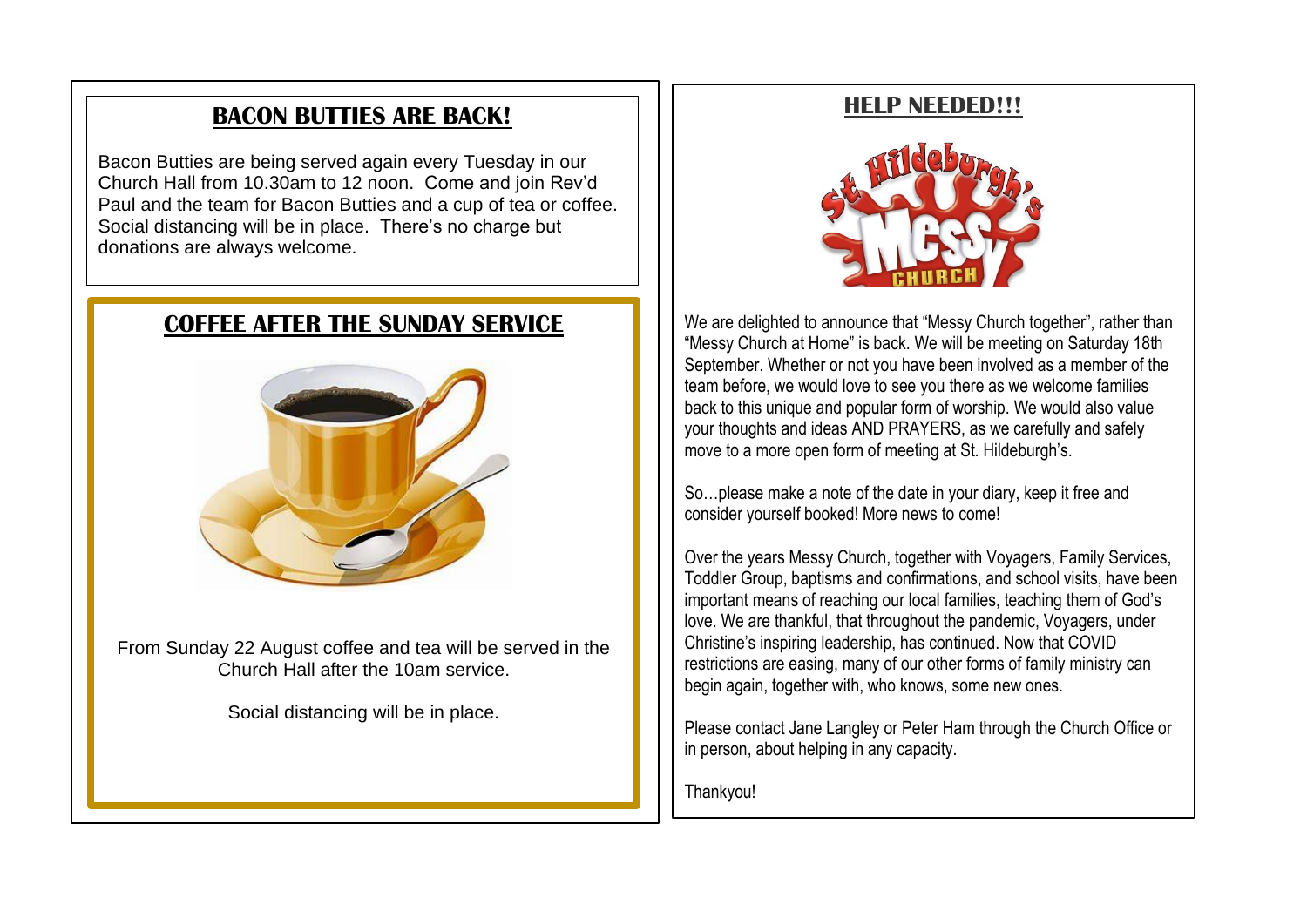## **'THANK YOU' FROM REV'D RICHARD**

Ah well, so Saturday wasn't the bright sunny afternoon we had all hoped for, but the rather damp conditions didn't put a 'damper' on the occasion. The vicarage garden was full of people all intent on enjoying themselves and enjoy ourselves we did. Being a joint celebration St. Hildeburgh's hosted, not only themselves but also St. John's down the road and a small contingent from Neston, where we still live. I must be honest although I recognised this last group without their masks, there are still some people I don't recognise mask-less, so please accept my apologies if I didn't always twig who you were.

Having often been called on to give a hand at parish events, it was great to be free to intermingle with the guests and not to worry if everyone had what they wanted, being able to leave that to others for a change. You could tell the team had done this before though, as it ran like a well-oiled machine.





When we arrived the BBQ was just coming up to heat, the beef burgers and sausages were ready to be flopped on it and tea and coffee were on tap in the tea tent. What more could you want? Well perhaps a little background music. No problem, under their own gazebo, was the band, who serenaded us the whole afternoon, except when they were eating, with a brilliant choice of music, an eclectic collection of the 60's, when music was music. I, like so many others I'm sure, knew every song. At times, I just wanted to join Paul on the vocals.

Then came the call "Food's ready" and we partook of a scrumptious lunch, which the catering team had brilliantly prepared. Cheese burger with onions, sausage, along with mixed salad with all the trimmings, followed by chocolate gateaux. Being a guest, I was able to eat lunch in peace and not gobble it down because your next job was to go round collecting the empties for washing or the disposable stuff in a black bag. No plenty of time to go round and chat to people. It was a pleasant change to have time to chat and share experiences and not be rushing about, jumping from one thing to another.

Fran and I had a super afternoon and would like to thank all of you who came along to help us enjoy ourselves and wish us well. I know others were unable to come but would have done so under different circumstances and we'd like to thank them also for their good wishes.

Our grateful thanks go particularly to Rev'd Paul and Rev'd Gillian, whose idea this was, and who with their smashing team gave us an afternoon we will long remember.

Thank you.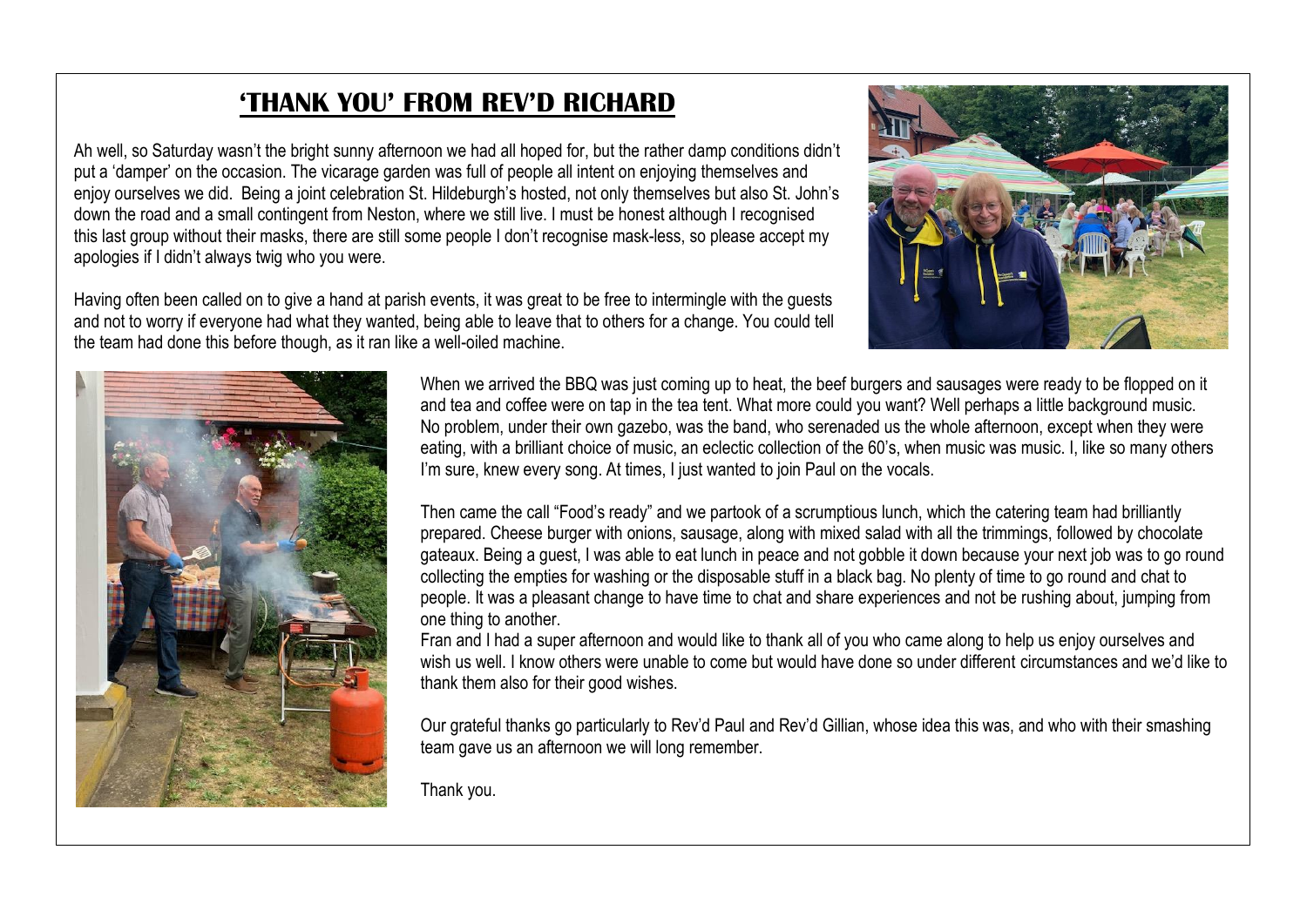

*Liz Ardus writes –*

**We are looking for a few kind souls who could perhaps support us with a bit of baking for our cake stall, any gifts for our tombola and bottles of wine for our wine tombola.** 

**Liz will have raffle tickets for sale on Sunday 22nd August after the 10am service in aid of the Hoylake RNLI Fundraiser in Ferndale Road on August 29th .** 

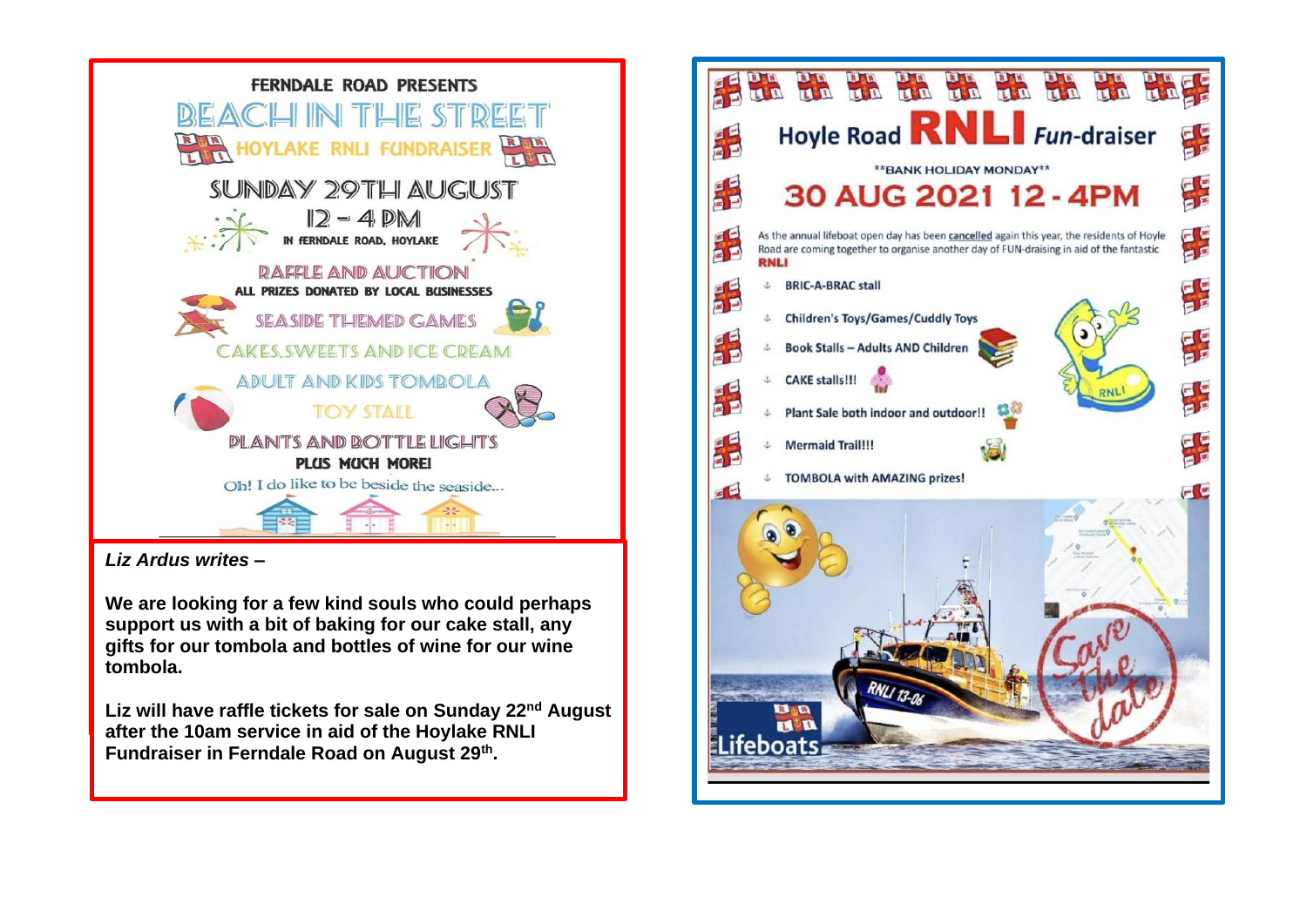### **FLOWER OF THE WEEK: HELENIUM**

## **66th in a series**

#### *Text and photographs by Peter Surridge*

Heleniums are among the finest flowers for summer and autumn colour in the herbaceous or mixed border. They are erect, long-flowering and attract pollinating insects. Varieties range in height from 60cm (2ft) to 1.35m (4ft 6in) tall and the strong stems and long vase life make them excellent for cutting. Their daisy-like blooms, mainly in shades of bronze, red, copper and yellow, have prominent centres with petals inclined downwards.

Most garden favourites come from a North American species, *Helenium autumnale*, nicknamed sneezeweed, with yellow and bronze flowers on 1.5m (5ft) stems. Many have been bred in Germany. All are hardy, longlived perennials that form clumps and are easily propagated by root division in autumn or spring – best carried out every three years. When heleniums were introduced to Europe, they were seen as similar to another species named for Helen of Troy, *helenion* in Greek, and the name stuck.

Most varieties bloom through summer or from mid-summer to early autumn. Varieties to look out for include the following. To start the display in early summer, **Goldene Jugend** (Golden Youth), has rich yellow flowers and grows to 80cm (32in) tall. Among the best midseason kinds, generally reaching 90cm (3ft) in height, are **Moerheim Beauty** (pictured), a fine coppery red; **Butterpat**, a reliable bright yellow (pictured); **Margot**, with red, yellow-tipped petals (pictured); **Coppelia**, orange and red; and **Pumilum Magnificum**, yellow with hints of bronze. For the latest flowers, there's **Rotgold** (Red and Gold), which grows to 1.2m (4ft), and **Septemberfuchs** (September Fox), a giant at 1.5m (5ft), with orange, yellow and bronze flowers.

Heleniums grow best in fertile, moisture-retentive soil in full sun. They should be given plenty of space if taller or more rampant plants are grown nearby. Some varieties need support. They are relatively free of pests and diseases, though sometimes attacked by aphids.







*Top Left: Coppery red Moerheim Beauty.*

*Above: Bright yellow Butterpat.*

*Left: Close-up of Margot.*